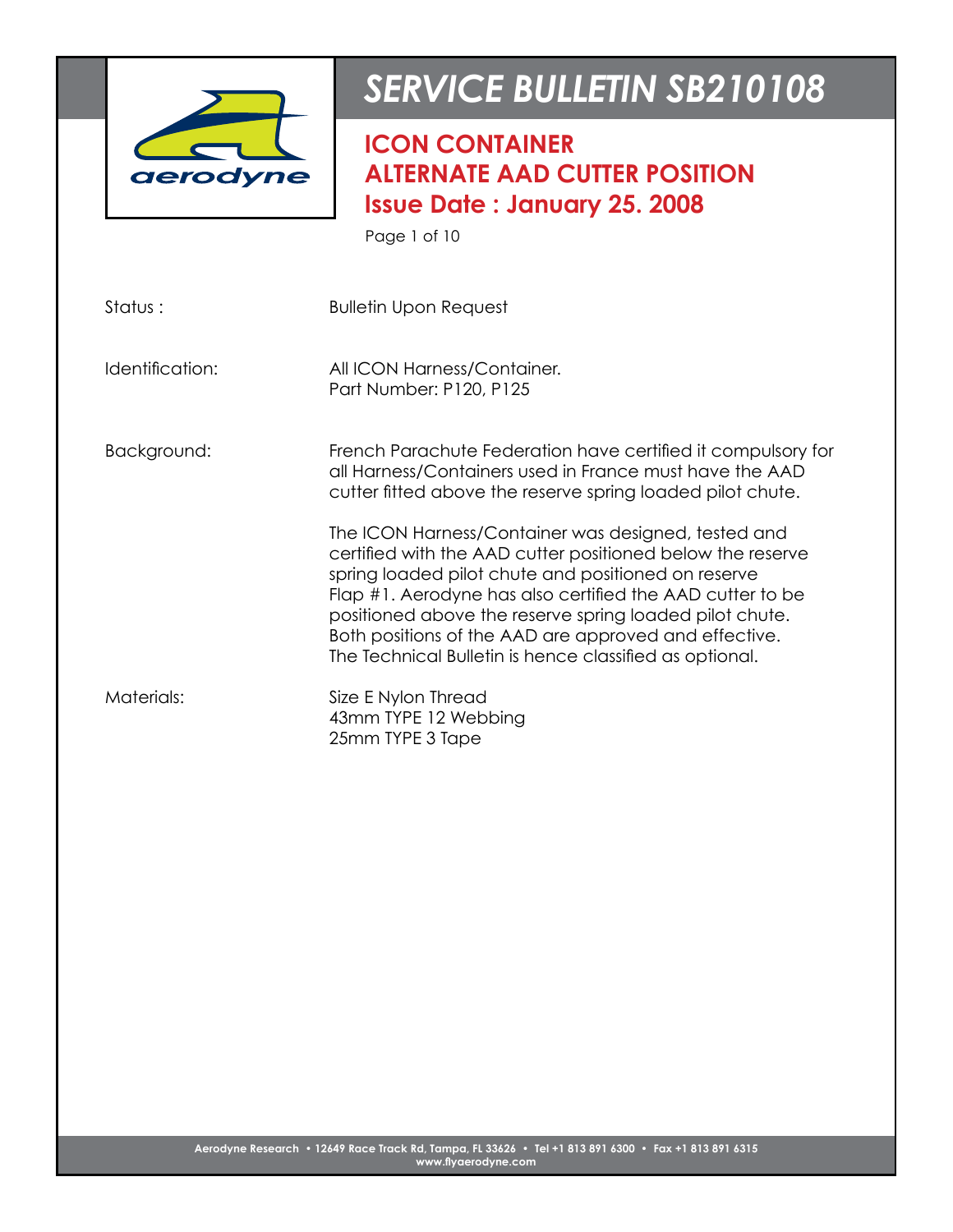

**ICON CONTAINER ALTERNATE AAD CUTTER POSITION Issue Date : January 25. 2008**

Page 2 of 10

Pictures:

## **1. Removal of Exisitng AAD Cutter Position**





1.1 Reserve Flap #1 1.2 Remove Type 12 Webbing



1.3 Carefully un-pick Edge binding and cut TYPE 12 Webbing



1.4 Cut TYPE 12 Webbing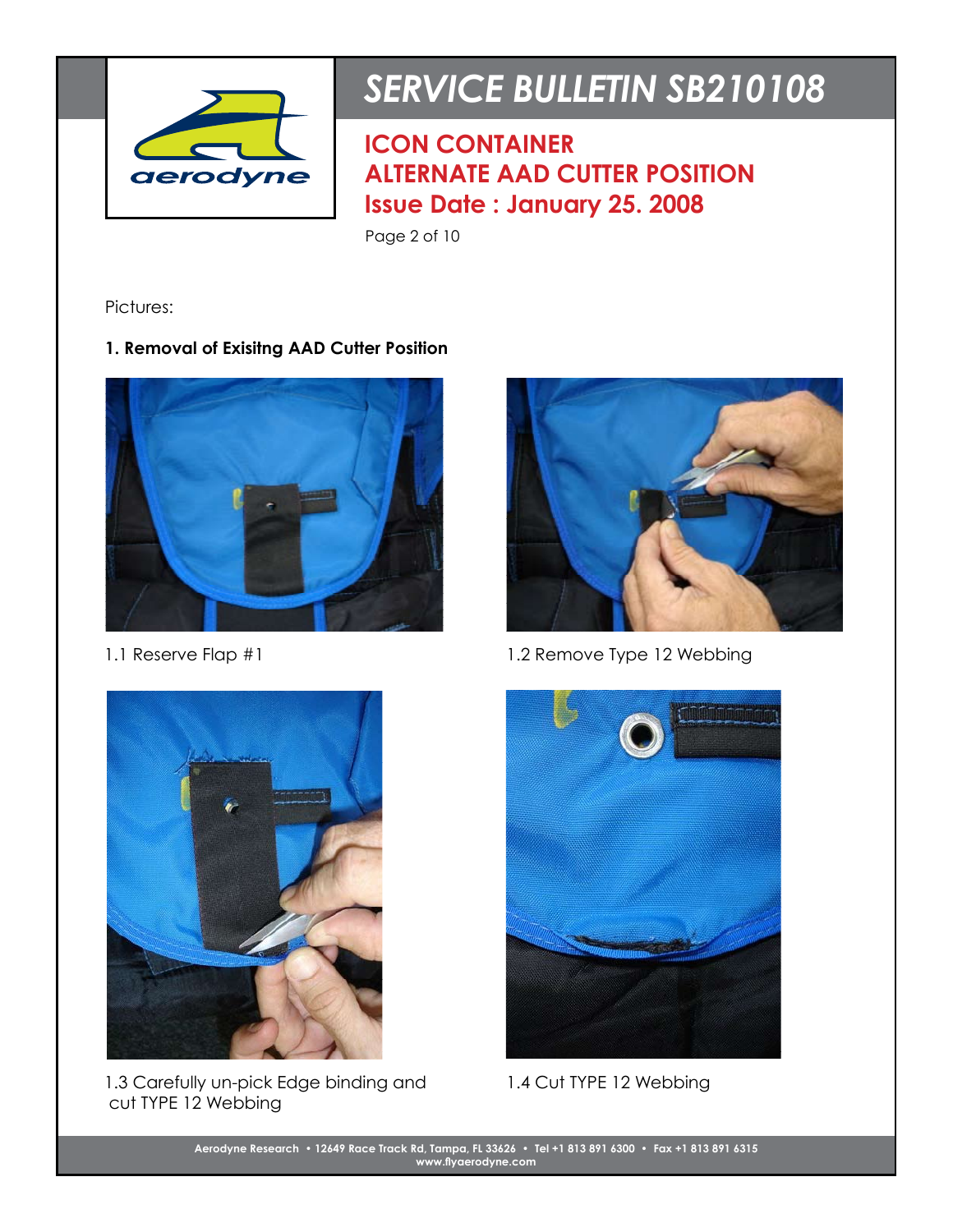

**ICON CONTAINER ALTERNATE AAD CUTTER POSITION Issue Date : January 25. 2008**

Page 3 of 10

### **cont. - Removal of Exisitng AAD Cutter Position**



1.5 Carefully unpick Elastic Keeper. Elastic Keeper is reused



1.6 Rebind. Reserve Flap #1 is complete. Binding stitch shown in white. Back tack at least 10mm

### **2. Preperation**



2.1 TYPE 12 Webbing Template. Dimensions in mm



2.2 Cut TYPE 12 Webbing as per Template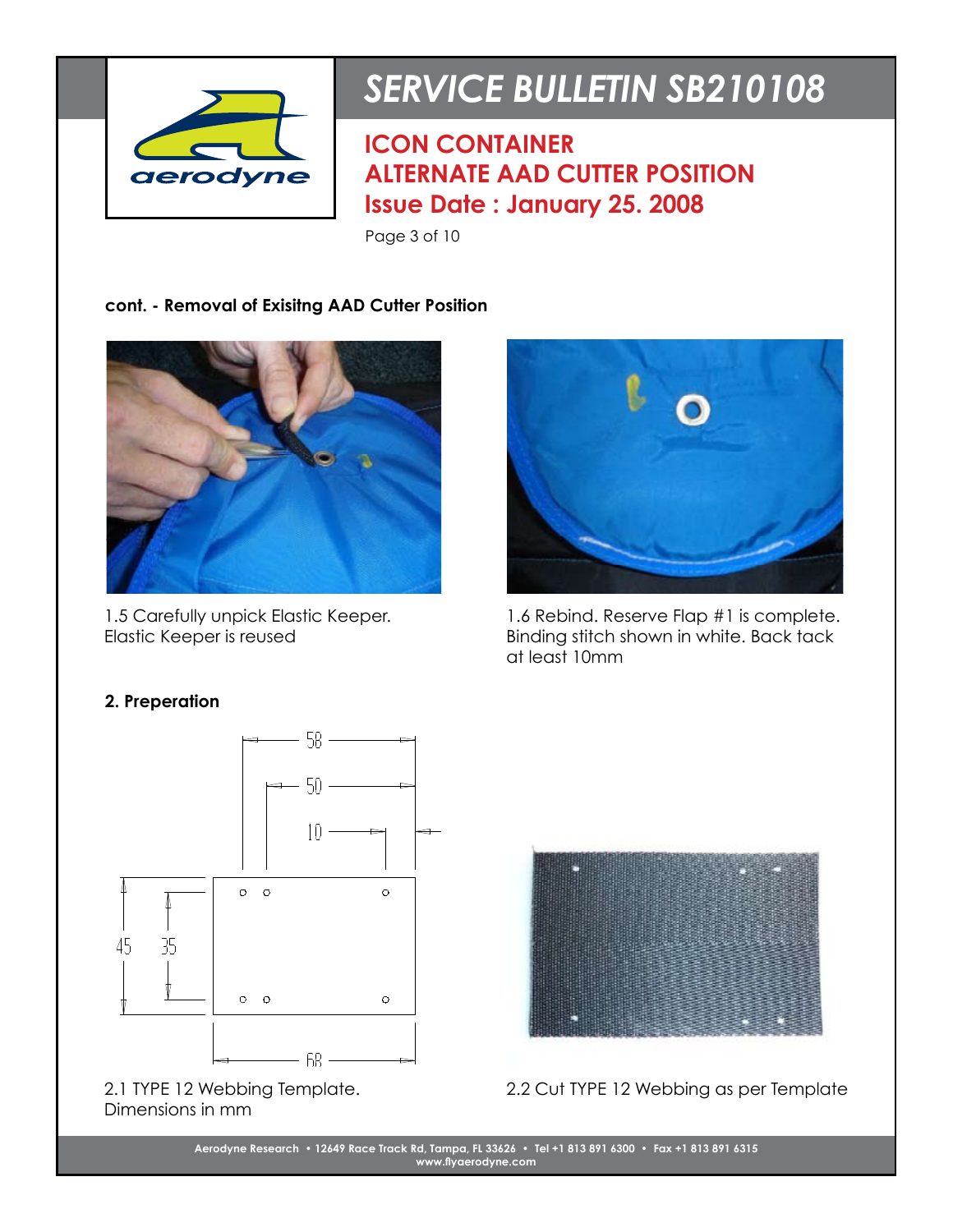

**ICON CONTAINER ALTERNATE AAD CUTTER POSITION Issue Date : January 25. 2008**

Page 4 of 10

**cont. - Preperation**



2.3 TYPE 12 Webbing Template. Dimensions in mm



2.4 Cut TYPE 12 Webbing as per Template



2.5 Stitch Elastic Keeper onto TYPE 12 Webbing as shown. Use Nylon E Thread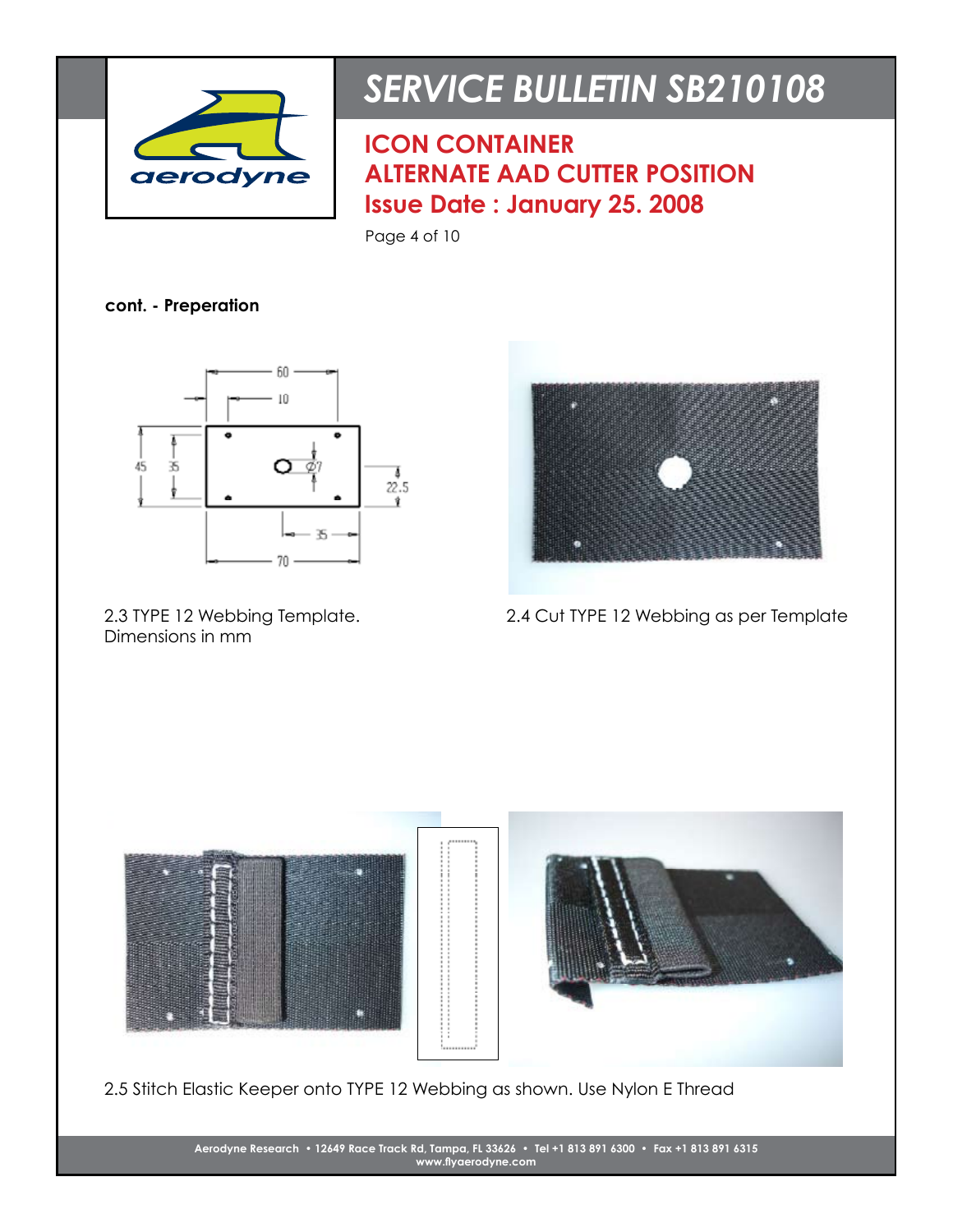

**ICON CONTAINER ALTERNATE AAD CUTTER POSITION Issue Date : January 25. 2008**

Page 5 of 10

### **3. New AAD Cutter Position**



3.1 Stitch TYPE 12 kit onto Reserve Flap #2 as Shown



3.2 Fold edge of TYPE 12 webbing and stitch opposite side down on top of Edgebinding



#### 3.3 Stitch Type 12 AAD Cover Piece as Shown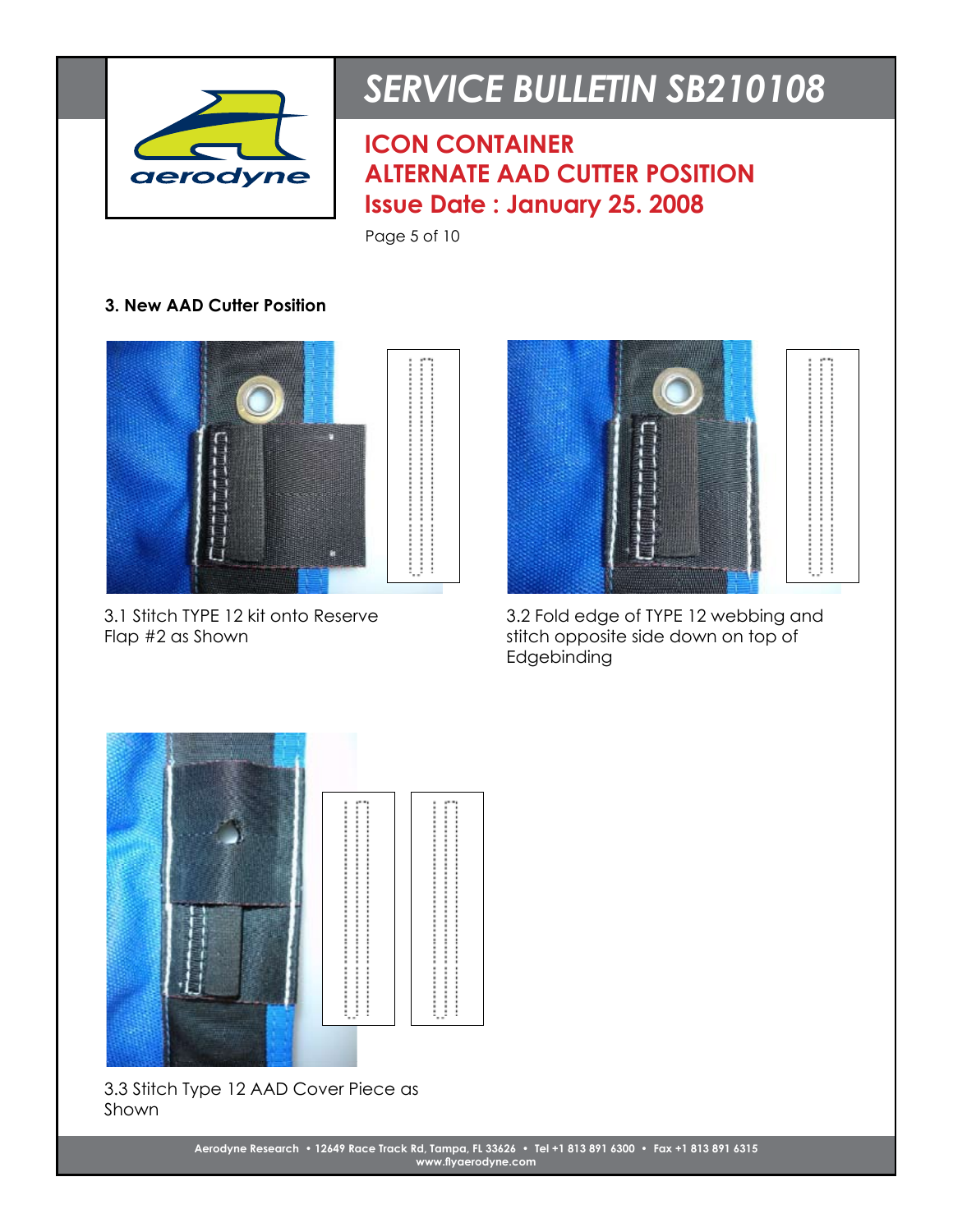

**ICON CONTAINER ALTERNATE AAD CUTTER POSITION Issue Date : January 25. 2008**

Page 6 of 10

### **4. AAD Cutter Cable Tunnel**





4.1 Finished Product 4.2 Measure and mark 20mm from Intersection between Flap #1 and Flap #2. This mark is the alignment mark for the start of the tunnel



4.3 Prepare Tunnel with 25mm TYPE 3 Tape. Match size to Container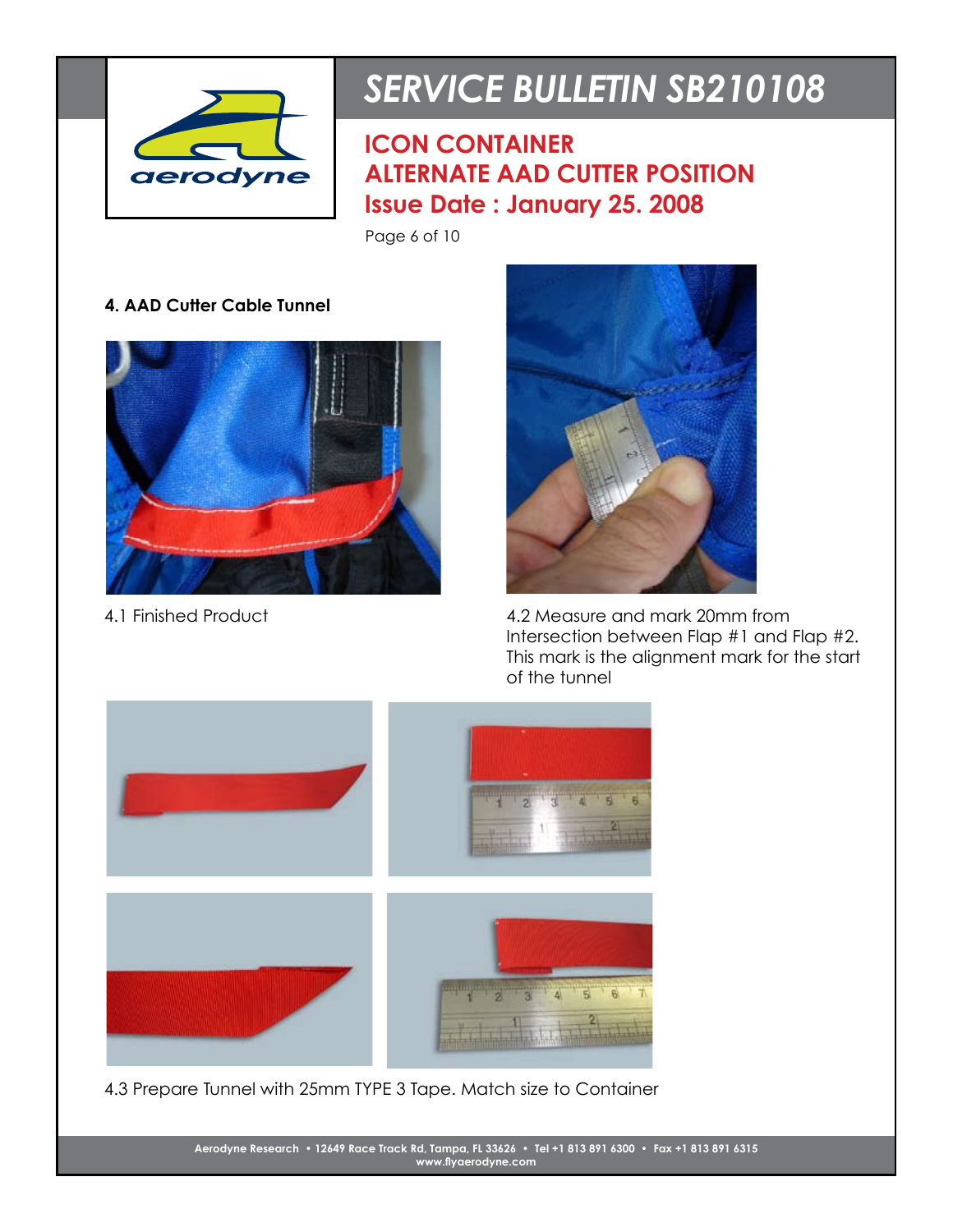

**ICON CONTAINER ALTERNATE AAD CUTTER POSITION Issue Date : January 25. 2008**

Page 7 of 10

**cont. - AAD Cutter Cable Tunnel**



4.4 Start of Tunnel at 20mm mark. Backtack at least 10mm



4.5 Finish Tunnel as shown. Backtack at least 10mm



4.6 TYPE 3 Template. Dimensions in mm



4.7 Cut 25mm TYPE 3 Tape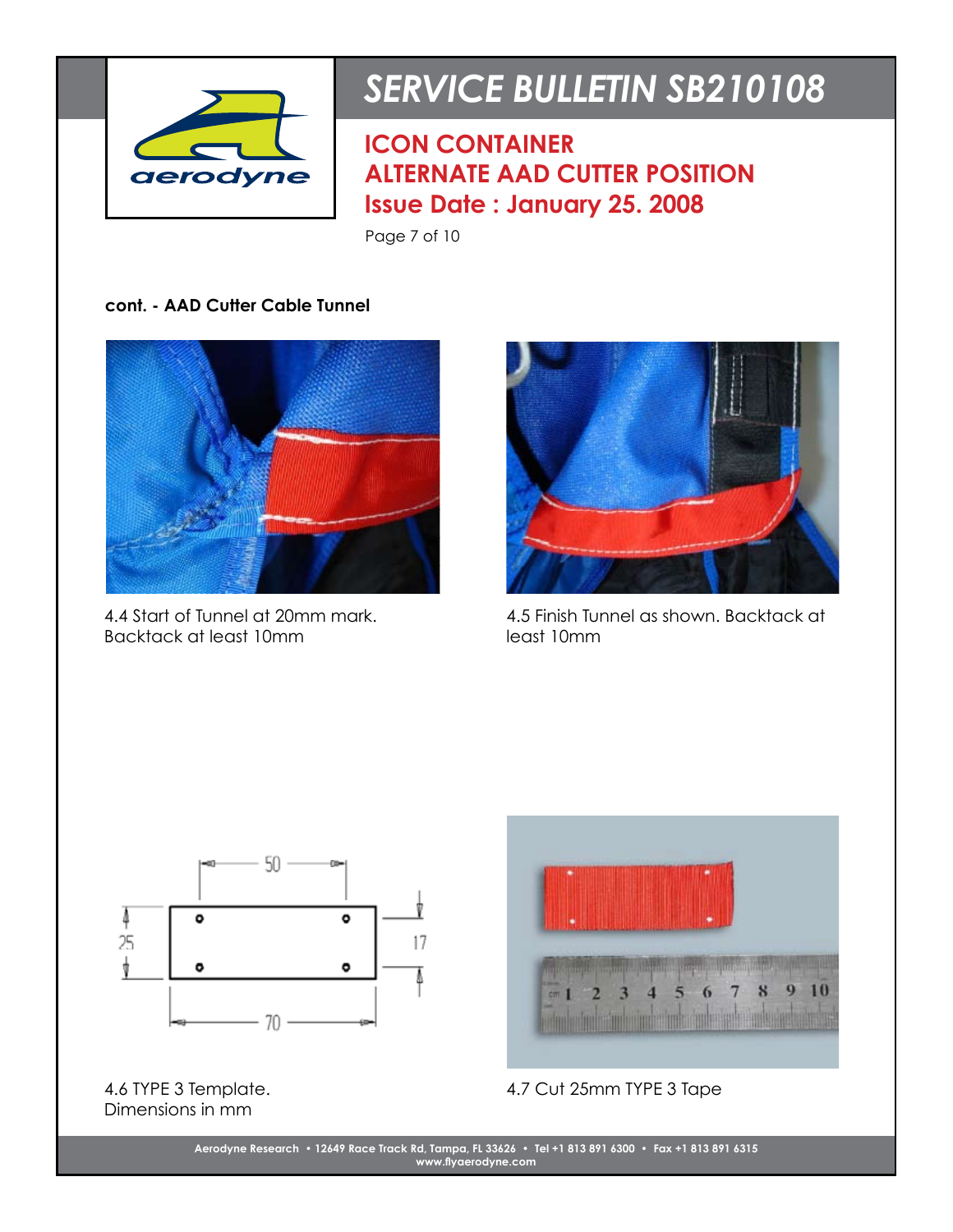

**ICON CONTAINER ALTERNATE AAD CUTTER POSITION Issue Date : January 25. 2008**

Page 8 of 10

#### **cont. - AAD Cutter Cable Tunnel**





4.8 Stitch TYPE 3 Tape as shown 4.9 Mark 10mm along Flap #1 from intersection as shown



4.10 Use a hot knife and cut 15mm slot in Flap #1 as shown



4.11 Finished Product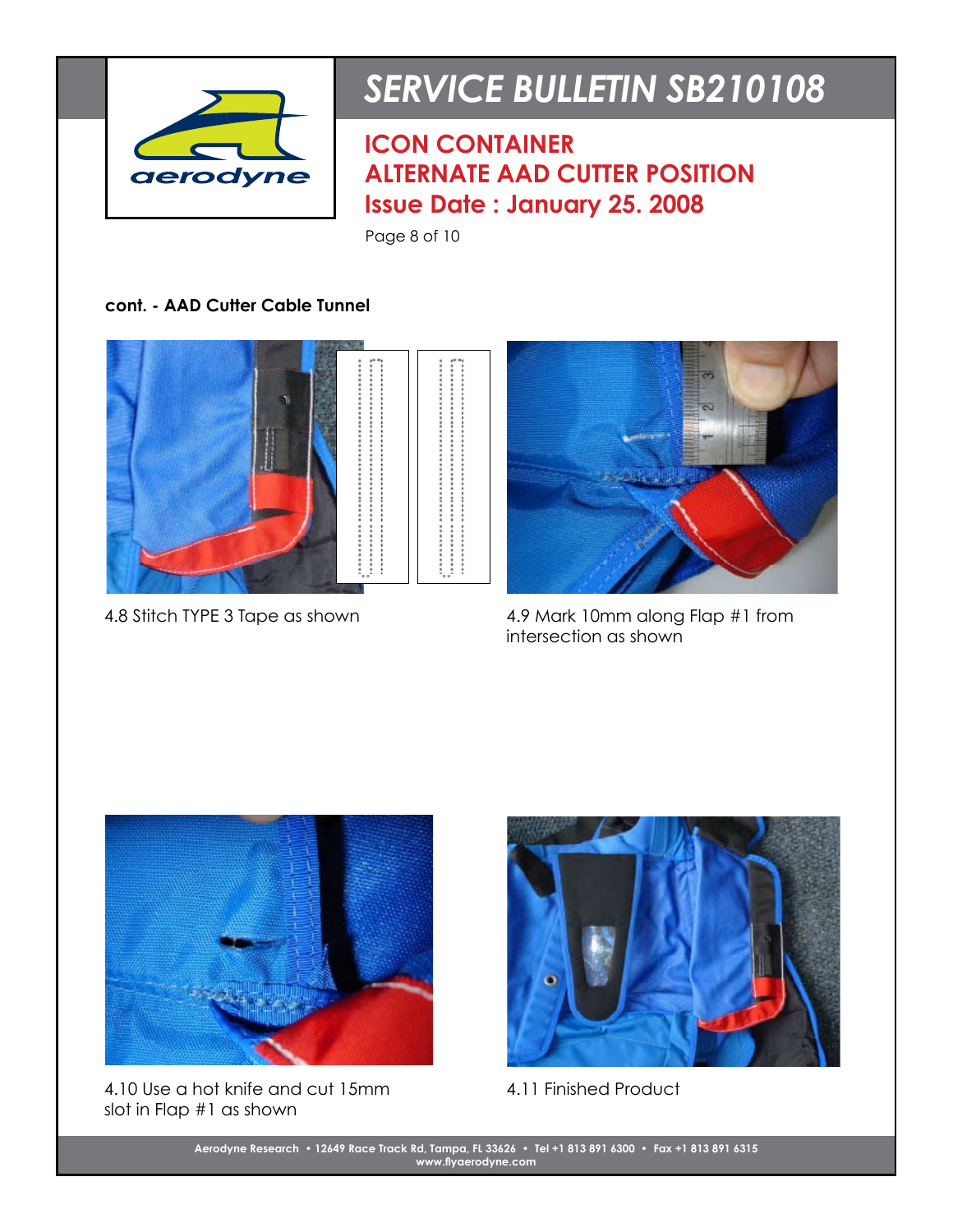

**ICON CONTAINER ALTERNATE AAD CUTTER POSITION Issue Date : January 25. 2008**

Page 9 of 10

## **5. Packing**



5.1 Thread Cutter thru slit in Panel #1 5.2 Thread Cutter as shown







5.3 Thread Cutter as shown 5.4 Thread Cutter as shown